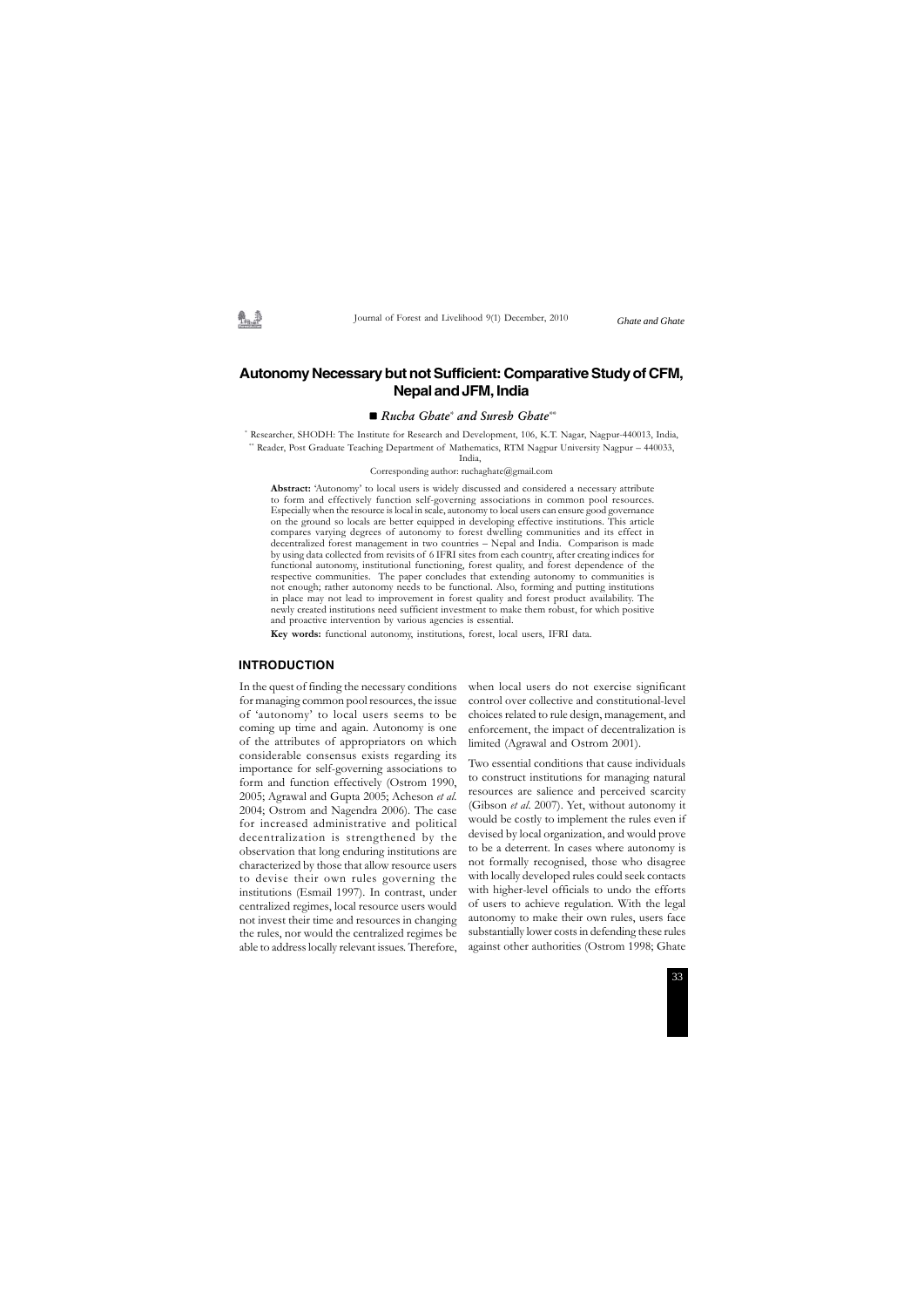

2000). Communities need authority to set boundaries and control access to the resource, to monitor rule violations, and to enforce sanctions. However, rules need to be workable in terms of local ideas and resources (Burns and Burns 2004).

乳垫

Autonomy to local users is important for achieving good governance of natural resources as local users are better equipped in developing effective institution especially when the resource is local in scale (Regmi 2008). In a study Regmi (2008) conducted in Nepal, the performance of Farmer Managed Irrigation System (FMIS) was better than the government agency managed irrigation system because in the FMIS case, the farmers i.e. the local users, were given complete autonomy to devise their own rules suiting their local conditions. Likewise, in a study of how local governance has influenced the forest conditions in the Mpigi District of Uganda, Banana *et al*. (2004) stated that with decentralization, forests did not improve because devolution of rights and responsibilities over the forests to the local government was only partial.

Contrastingly, in case of Niger, the government extended extensive local autonomy under its "rural wood-energy markets" program. This did not impose technical solutions, but promoted the emergence of possible solutions through encountering of challenges and selforganization. The process resulted some 150,000 ha of forest under management, appropriate quotas and harvesting techniques, high tax collection rates, increased incomes for local populations, and increased levels of social investments (Anderson 2000).

Given the variation in forest management with degree of autonomy, it is pertinent to question if the existence of autonomy is enough to ensure good management of common pool resource like forest. Or, is there a need for good institutions to make 'autonomy' functional? In this article, we discuss this question in the context of two the countries, Nepal and India that have adopted decentralized forest management methods with varying degrees of autonomy given to communities. While Nepal adopted Community Forestry, initially in the form of Panchayat Forest in 1978, Joint Forest Management (JFM) was introduced in India only in 1990. Since then community forestry in Nepal has been recognized as the 'best practice in participatory forestry', where local people are genuinely in control of management of forest resources (Taylor 1993 as quoted in Pokharel *et al*. 2007). Is the situation very different in India? How are the policies and practices different in the two neighbouring countries? How functional is the autonomy, and how is it impacting institutional functioning, forest health and people's dependence on the resource? These are the questions addressed here with the help of data collected from six sites that have been revisited with a gap of at least five years, both in Nepal and India, using the same methodology.

We first briefly discuss the history of decentralization in Nepal and India, bringing out similarities and differences at policy level, and then analyse data collected using International Forestry Research and Institutions (IFRI) protocols.

### **EVOLUTION OF COMMUNITY FORESTRY IN NEPAL**

Decentralisation of forest management authority in Nepal has largely emerged due to the failure of centralised forest management system to manage forest resources as per the needs of nation and local people (Adhikari *et al*. 2003). This devolution of autonomy to the local people emerged from the changes in the forest policy in the last five decades. Traditionally, despite the ownership resting with the government, communities limited overexploiting their forests and crafted informal rules directly governing resource management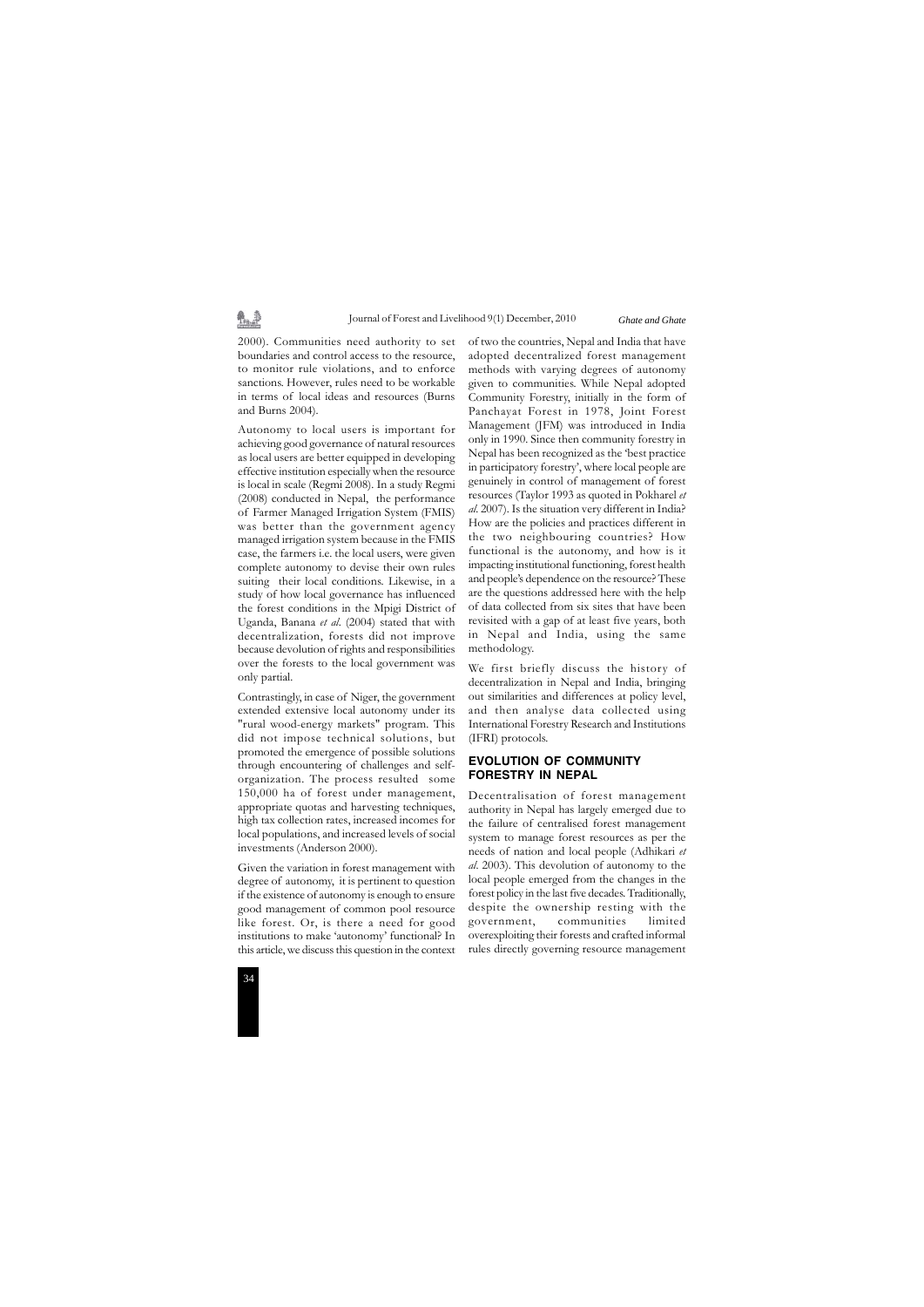including resource use. However, increase in population, inconsistent forest policy, and subsequent nationalization of forests led to large scale reduction and degradation of forest (Adhikari 2006). As a consequence, the community level institutions (i.e. customary laws), which are used to guide all matters relating to the economy and society of communities, gradually lost their credibility.

最適

The Forest Act 1961, which was focused on forest administration, strengthened the Forest Department's ownership of forest lands. According to this Act, forest was divided into different categories, and authority and responsibilities of forest department were defined (Gautam *et al*. 2004). Furthermore, in 1967 the Forest Preservation Act was introduced which described penalties and offences that would be imposed on illegal activities in the national forest. However, due to a poorly staffed forest department, the act was not properly implemented, and the villagers largely ignored it, due to which deforestation continued on. Thus, none of the Acts were able to reach the desired aim of halting deforestation in the country. According to Gautam *et al*. 2004, the Acts were mainly concerned with the sale of forest products, prohibition, punishment and organisational changes rather than sustainable management and long term planning.

In 1976, a draft national forestry plan was prepared as a result of the Ninth Forestry Conference held in Kathmandu in 1974, wherein it was emphasised that forests would be in better condition under the control of local communities rather than the government. Following this, forests were re-categorised in 1978 into Panchayat (a local level unit) Forest (PF), Panchayat Protected Forest (PPF), Private Forest, Leasehold Forest, Religious Forest, and Government Forest. The amended Act was largely meant to assign responsibilities and rights over forests to the local political bodies. However, this decentralisation initiative of the Government was still not implemented in its true sense. Participatory forestry was still restricted to government projects, and the people did not have autonomy over the decisions. In many cases, elite capture was common in the Panchayat system. It was only after the preparation of the 25 year Master Plan for the forestry sector during 1986-88 and later amended in 1989 (Gautam 2004), that the final decision was taken to hand over forests to groups of traditional forest users (Kanel 2008). Emphasis of this plan was on setting up of Forest User Groups for the management, protection and sustainable utilisation of the forests. Later in 1993, amendments to the Master Plan were made which led to the formulation of the Forest Act 1993, and Forest Regulations in 1995. According to this Act, forests were categorised into Community Forests, Leasehold Forest, Government Managed Forest, Religious Forest, and Protected Forest. The focus of this act was institutionalisation of the Community Forest User Group (CFUG) as an independent and self governing entity with complete utilisation and management rights (Kanel 2008). This could be regarded as the turning point in the history of Forest Policy in Nepal.

According to Kanel (2008), "the devolution of autonomy over forest management to the local people has enabled communities to co-ordinate their collective activities resulting in better resource management". At present there are over 14000 CFUGs scattered throughout Nepal. Evidence from micro-level studies shows improvements in forest conditions since the devolution of forest management to CFUGs (Kanel 2008). However, there are some studies that have indicated unequal distribution of benefits accruing from community management. Khatri Chhetri (2008) indicates that the contribution of forest products to household income is higher in forest management without formal institution than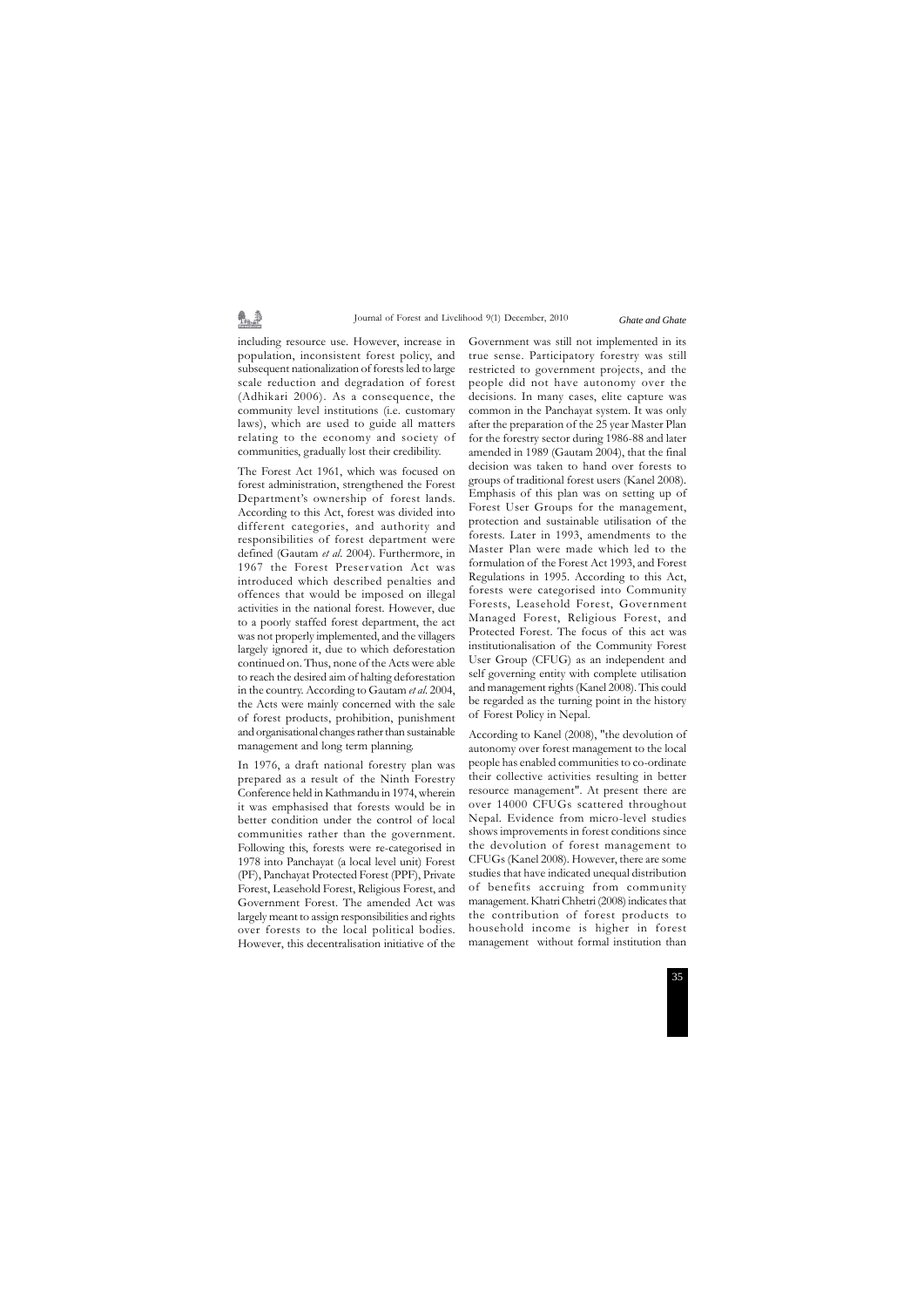

with formal institution. His analysis also indicated the burden of conservation falls on poorer households since the access and conservation rules imposed on them by formal user groups do not fulfill their needs of forest products. Similarly, there are some critical problems with CFUGs's pro-poor programs aimed to reduce poverty through the resources generated from community forestry. A study by Pokharel (2008) reports that though timber is subsidized, the subsidies accrue mainly to the non-poor. Also, income spent on loans tends to favor the non-poor as some 74% of the benefits of community forestry funds accrue to the non-poor while 26% accrue to the poor in rural communities in Nepal.

### **EVOLUTION OF JOINT FOREST MANAGEMENT IN INDIA**

Forest Policy in India has undergone significant changes over the past 118 years. The first two forest policies (1894 and 1952), as reflected in the Indian Forest Act 1927, resulted in derecognition of communal property (Guha 1983); with restrictions on forest dwellers on collection of forest products, and some concessions on forest use in return of obligation to help the Forest Department (Joshi 1983). Social forestry - a program that was designed to increase supply of fuel wood and fodder for communities, in reality resulted into increased supply of industrial wood, and excluded the traditional role of the community participation (Shiva *et al*. 1983). Following quote sums up the view on the implementation of forest policies before 1988:

"Far from being of immediate benefit to the primitive tribes, the establishment of British rule in India did most of them much harm than good. It may be said that the early days of British administration did very great detriment to the economic position of tribes through ignorance and neglect of their rights and custom" (Hutton as quoted in the Report of SC and ST Commission, 1960-61)

Decentralization of forest management began ever since the acceptance of people oriented forest policy, the National Forest Policy 1988, which brought a complete paradigm shift visà-vis the earlier two policies. Although the major emphasis remained on the ecological roles of forests, domestic requirements of fuelwood, fodder, minor forest produce, and construction timber for local communities were accepted to be the first charge on forest produce. At the same time, the policy expressed the need to "associate the tribal people closely in the protection, regeneration and development of forests as well as provide employment to people living in and around forests". Joint Forest Management (JFM) approach was based on this policy.

JFM envisages building of village-level institutions, more popularly named as Forest Protection Committees (FPC). In a recent move, the central Government has encouraged federation of JFM/FPC under Forest Development Agencies (FDA) to strengthen the JFM committees. Offering better livelihood opportunities through integration of development programs of other government agencies to deal with rural poverty is an extended objective of the FDA. This seems to be in keeping with what Gibson *et al*. (2005) have to say, "No matter how well-intentioned those providing assistance are, or how many resources are transferred, development will occur only if political and economic institutions generate incentives that facilitate individual's achievement of development goals". While the process of decentralisation of forest management was extended through subsequent legislations , like The Panchayat Extension to Scheduled Areas Act (PESA) of 1996 that gave power to the gram sabha (village assemblies) in scheduled areas over community resources, especially over minor forest products; and the recent passing of 'Scheduled Tribes and other Traditional Forest Dwellers (Recognition of Forest Rights)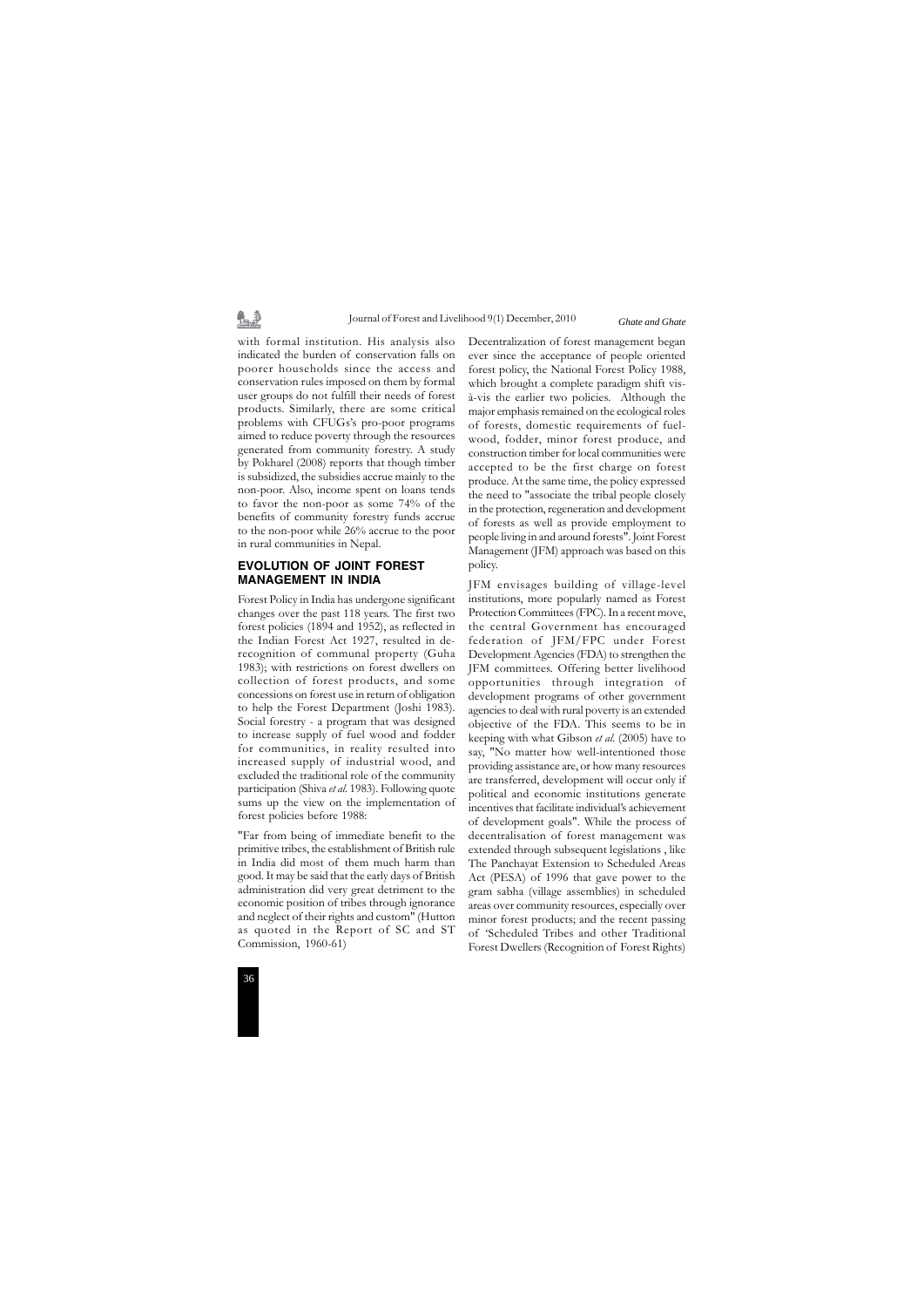Act, 2006, there was simultaneous effort to centrally control ownership of forests through legislations like the Forest Conservation Act, 1980 (amended in 1988).

魯..

Over the last two decades, many evaluationbased studies have been published discussing various aspects of the JFM program. The studies demonstrate that in most places, protection committees created under the JFM do not last long, or end being unequal partners (Matta and Kerr 2004). They become dysfunctional either after initial enthusiasm dies down or after the incentive money is exhausted (Kumar 2002). In some cases, village level JFM committees exist only on paper, and are ineffective in protecting the resource (Ghate and Nagendra 2005). Some note that communities by and large have remained unconvinced about the benefits to be gained from accepting the state designed arrangements at considerable loss of autonomy, while there are also concerns over the state's covert attempts to expand its authority over forests (Sarin *et al*. 2003), leaving no room for people's participation (Ballabh *et al*. 2002). It is alleged that, forest officials have no real interest in the community and, thus, in 'collective action' (Hill 2000), and some find participation by local communities as 'puppetish' (Lele 2000), indicating that it is not 'participation' in true sense.

Upadhyaya (2003) feels that JFM continues on weak legal footing as it fails to ensure security of rights. He feels that the short-term benefits offered under JFM do not act as additional incentives because they are no different from the nistar rights that were enjoyed by the communities before JFM. Studies have also indicated that legislation is not enough to ensure participation (Puri 2004). Kaushal and Kala (2004) states that in the long-term, success of JFM appears doubtful unless people's dependence on forests is reduced to non-timber forest products, small timber, firewood for domestic use, and indirect benefits.

India and Nepal seem to have similar backgrounds while entering the decentralization era. Conventional forest management through Forest Department had not worked well until 1980s, as was evident in continuous increase in the rates of deforestation. Devolution was expected to reverse this trend, and at the same time address the issue of poverty pervading amongst the forest dependent communities in both the countries.

#### **METHODOLOGY**

The study is based on the primary data collected by Collaborative Research Centres (CRCs) in Nepal and India. CRCs collect data through a set of ten structured protocols, making the data collected from different sites and at different points of time, comparable. The questions in the protocols collect quantitative as well as qualitative information. In this study, we have selected six sites, each from Nepal (Raniswara, Barbote, Khareha, Danapur, Chandraban, and Thoplebrian) and India (Saigata, Lakhapur, Mendha, Markegaon, Ranvahi and Deulgaon), data for which was collected more than once, with a gap of at least five years. In case of Nepal, some sites were visited more than twice. In such cases, we have used the data of last two visits. Data from all the sites has been collected between 1997 and 2008\*\*\*. Availability of revisited sites has provided rare opportunity to analyse the data that has been collected from the same sites, using same methodology, making the comparison more robust.

As the institutions are in place (under the aegis of CFM and JFM) with a certain level of autonomy to local communities in both

<sup>\*\*\*</sup> For details refer to Ghate, R. and S. Ghate. 2010. Autonomy not enough: Good Institutions are necessary too. A comparative study of CFM, Nepal and JFM, India. IFRI Working Paper No. W10I-01. International Forestry Resources and Institutions Program. Ann ArborM I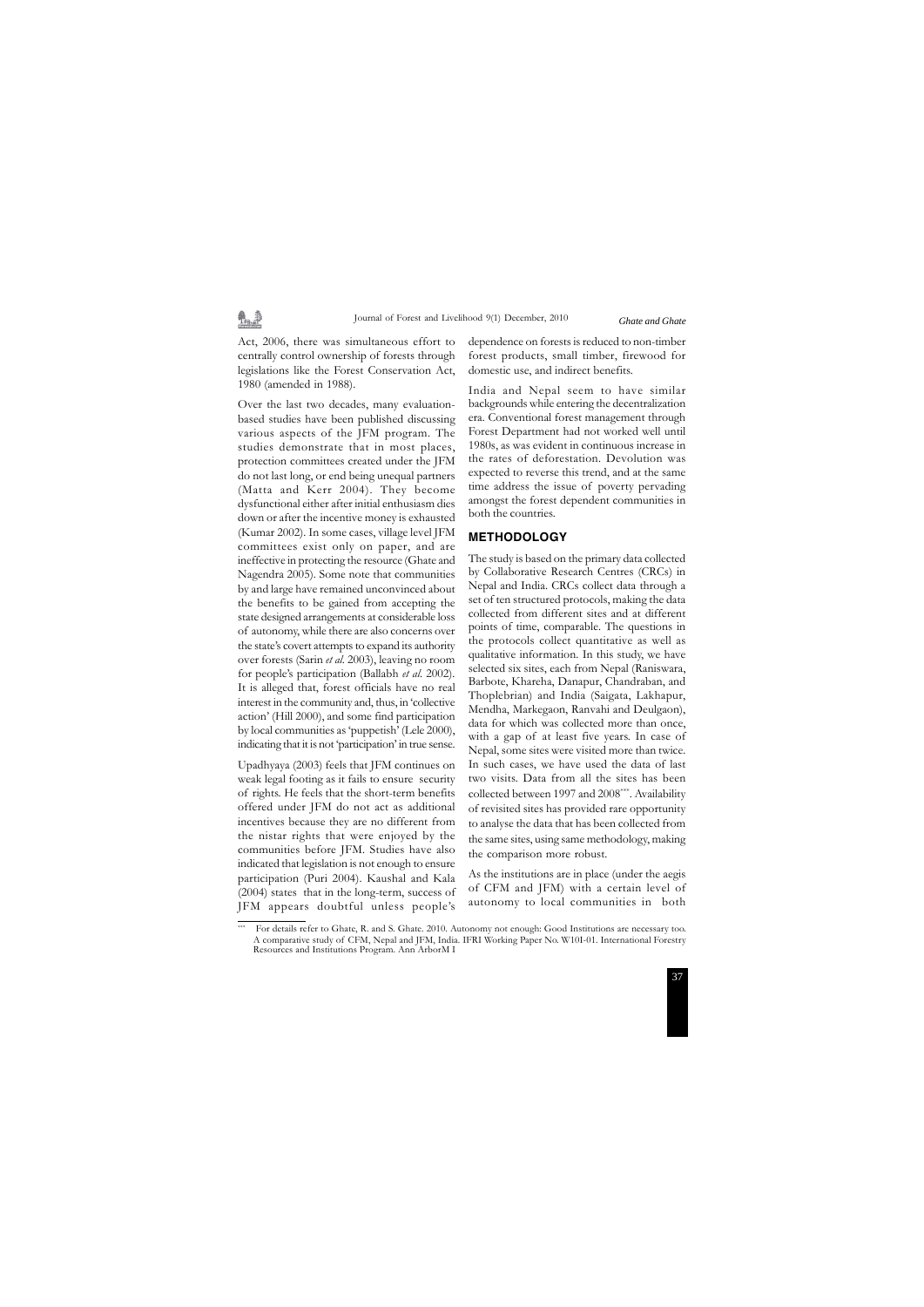劉逵



countries, this study focused on four aspects namely, autonomy, institutional functioning, forest quality, and forest dependence that emerge from the IFRI data collection. To make the comparison possible, relevant questions were identified, followed by quantification in terms of indices created by converting text answers to ranked numeric values. On the issue of autonomy, it was desired to measure how functional the autonomy was by considering responses on how autonomy gets reflected on real ground. From the IFRI data base, it was clear that this could be captured through the five variables, namely – designation of the forest, units of management, authority deciding penalty imposition, authority for collection of fine, and use of the amount collected as fine. The IFRI data base contains questions regarding management intervention by communities, rules framed (knowledge of rules, perception of rules as easy, clear, flexible, fair, legitimate, etc.), and participation (how members are elected, regularity of meetings, competition for positions, if members can be removed, attendance on the meetings, calling of special meetings, suggestions for rule change, and suggestions in allocation and their implementation). The dynamism of the institution was thus captured via the variables describing these issues of management, rules, and participation.

It is to be noted that IFRI has numerous questions which may seem to be related to autonomy and institutional functioning. However, the variables selected above were those that were appropriate for the South Asian situation. Further, out of many options for responses that were available for each of these indicators, only the relevant options were considered. In order to incorporate this change in options, these variables were renamed, and scores were assigned to capture progression. Basal area, Simpson biodiversity index, percentage of plots with evidence of erosion,

number of species lost in past 5 years, and number of species lost in past 10 years were chosen to depict the forest quality. Forest dependence was determined by the percentage of user group's requirement fulfilled for fuel wood, fodder, timber, and food from their own forest. The forest-dependence index was obtained as the average of the above four percentages.

As mentioned above the overall institutional functioning was measured through three different aspects namely management related, rule related, and participation related. These three different aspects were denoted by three different indices. Quantification thus resulted into autonomy index, management index, rule index, participation index, and the forest dependence index.

Appendix 1 gives values of autonomy index, management index, rule index, participation index and forest dependence index for all the sites along with maximum possible values of each of these indices.

#### **RESULTS**

Our study clearly indicates that forest institutions in Nepal have more autonomy than the forest institutions in India. For the first visit the mean of autonomy index for Nepal is 4.16 while for India is 3.0. By the second visit, autonomy in Nepal has further enhanced as its mean rose to 4.83, in contrast for India it remained stagnated at 3.0. This difference is statistically significant at 99% confidence level (See Appendix 3). However, in case of management it appears that Indian institutions were faring better (mean of Management index is 6.83) than their Nepali counterparts (5.33). But, in the second visit, forest institutions in Nepal have shown substantial improvement (8.83), while the Indian institutions have declined substantially (5.33). It must be mentioned though that the difference in management index for the two countries over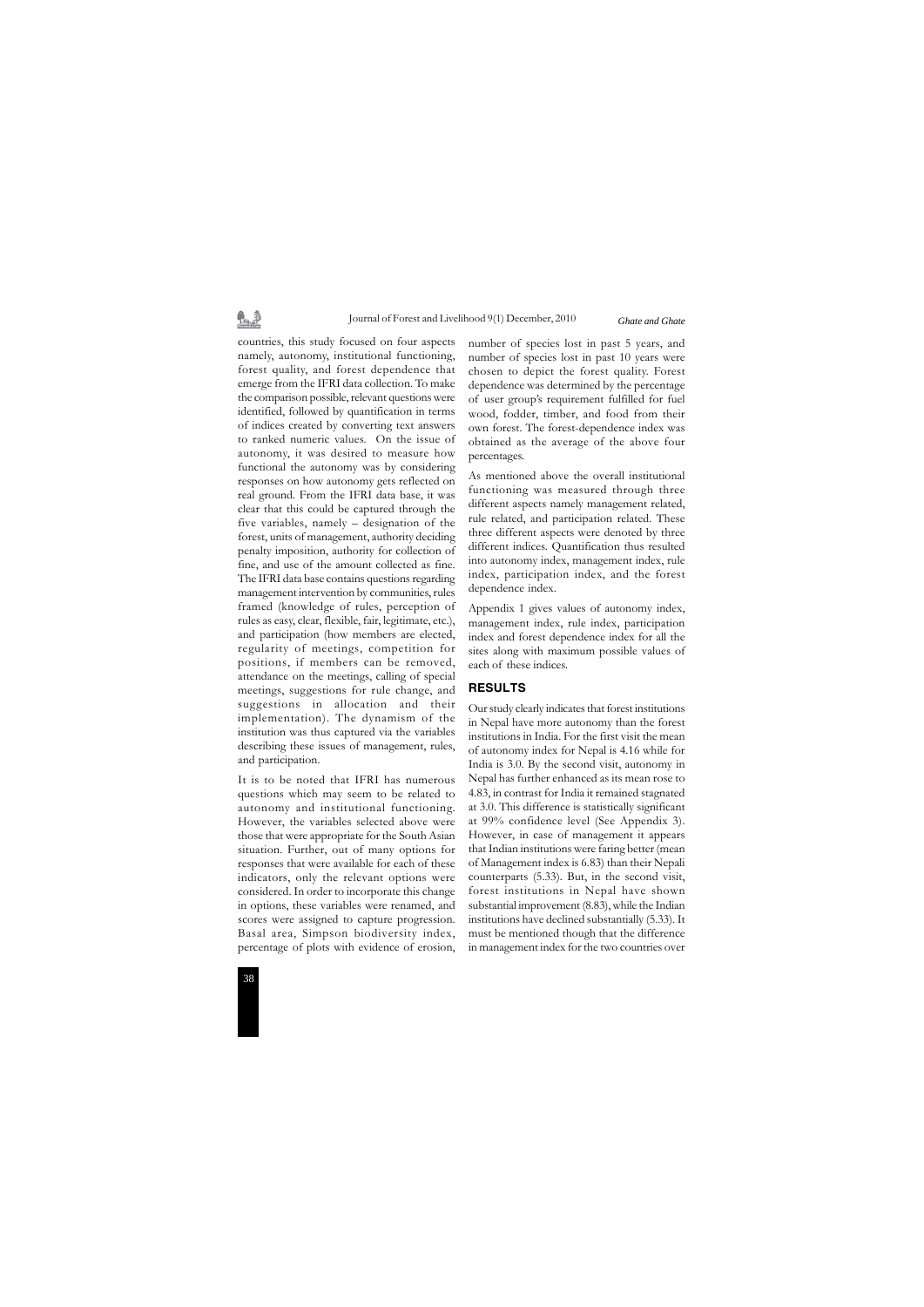# 鼻垂

Journal of Forest and Livelihood 9(1) December, 2010

the years are not statistically significant. In case of Nepal, of the six cases two have shown substantial improvement. There is a decline only in one case. On the other hand of the six cases in India, there is decline in five, one community Mendha, which had high management index, has more or less maintained it over the years. The community of Lakhapur had very high index of 15 in the first visit, which declined drastically to 8 in revisit. The community of Lakhapur was very aggressive in preserving its forest initially under the influence of a local socio-religious leader. After his death, the institution seems to have declined. As far as rule related aspects of institutions are concerned (clarity, fairness, flexibility, knowledge), there is hardly anything to differentiate the two countries over time. The institutions have fared well on this count and continue to do so. In case of Nepal, the mean of Rule index are 5.83, and 5.66 respectively for first and second visits. In case of India, the means are 5.5 and 5.83 respectively. Country wise and over time, differences are not statistically significant. On the aspect of participation, forest institutions in India initially fared slightly better than the institutions in Nepal. The picture changes by the second visit and the institutions in Nepal have improved substantially; while in case of India, the figures remain stagnant.

Overall, in terms of forest quality, forests in Nepal are better than those in India. Although the differences in case of basal area are not statistically significant, in case of Nepal, it has increased from 14.06 to 14.82, and for India it has reduced from 13.34 to 12.11 (Appendix 2). As for Simpson index, it needs to be mentioned here that the forest types of the two countries are quite different due to elevation, temperature and soil type. Therefore, no comparison is made between the two countries, and over time biodiversity in both the countries has changed little (Nepal changed from 0.40 to 0.39, and India from 0.102 to 0.109). However,

the evidence of erosion clearly indicates degradation of forests in India (plots with erosion increasing from 5% to 86% in the two visits), while for Nepal, it is negligible. Similarly, while there are no species lost in Nepal, there are at least 8 species lost in the case of India (Appendix 2). These two are clear reflections on institutional functioning. Considering cumulative institutional index (management, rule making, and participation), there is decline in institutional functioning in India (from 17.6 to 16.4), Nepal has improved its performance on this count (from 15.9 to 20.5). More autonomy to local forest institutions in Nepal is the most probable reason for it.

Communities in India substantially and increasingly depend on forest for their fodder, fuel wood, timber and food needs. The index of forest dependence in India has increased from 69 to 76, while in case of Nepal it has increased from 39 to 43. For fuel wood and timber, the communities in India have become completely dependent on forest, the dependence for fodder has only increased over the visits (from 81% to 93%). In case of Nepal, the dependence is relatively low, but has slightly increased over the visits (Appendix 1).

From linear regression analysis, it is found that functional autonomy index increases at the rate of 1.167 (level of significance .01), and forest dependence decreases at the rate of 30.208 (level of significance .01) as the country variable changes from India to Nepal . In case of Nepal, there is a positive correlation of 0.550 (2-tailed level of significance of 0.064) between participation index and autonomy index. In case of India, there is a negative correlation of - 0.714 (2-tailed level of significance of .01) between forest dependence and management index, and positive correlation of 0.585 (2-tailed level of significance of .05) between forest dependence and participation index. As far as the four indicators of institutional functioning are concerned, they are not correlated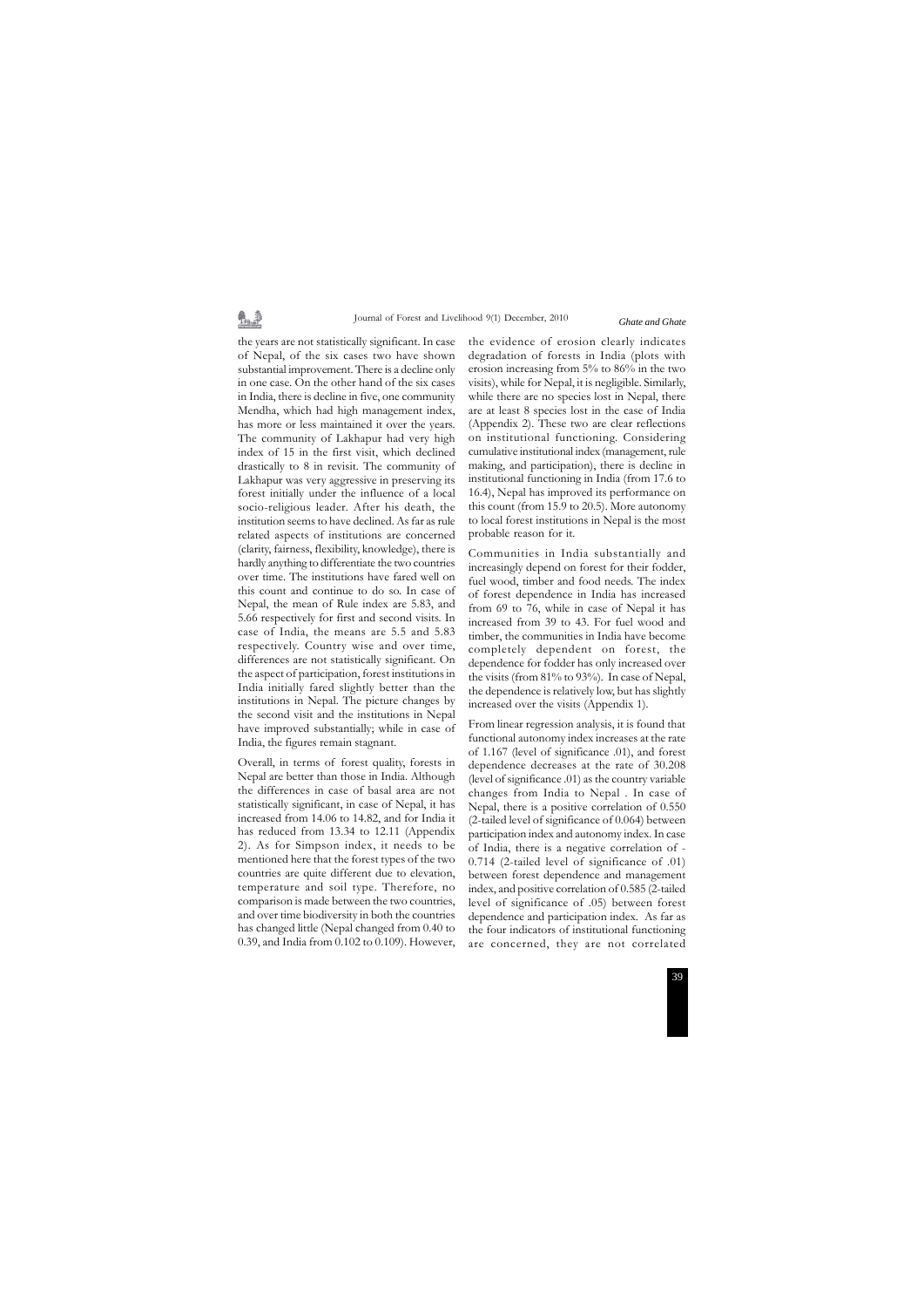

(statistically) significantly at all for Nepal or India. Thus these indices are changing over time and country, independently of each other.

#### **DISCUSSION**

劉逵

Autonomy for the communities in making forest management decisions is important for both institutional functioning and improving forest quality. Explicit conviction in devolution has resulted in changing the designation of forests to 'community forest' in Nepal. In case of India, official designation remains either Reserved Forest or Protected Forest, and only some areas from these forests is demarcated for protection under JFM. Forest in Nepal has improved on all the five indicators and simultaneously, it is fulfilling higher percentage of fuel, fodder and timber requirements of the communities. This has not happened in case of India. Although dependence of communities on forest has increased in India, forest condition has worsened as reflected by the evidence of erosion and loss of species.

As Fisher (2000) notes, decentralization of forest management in India is of a type where governments seek public participation in potentially large-scale programs with centrallyset objectives, and where communities participate in government programs, receiving responsibility and some benefits, but little or no authority. Decentralization in Nepal involves handing over of significant amount of control to local communities, where community use rights to national forest can be formally recognized according to negotiated and approved management agreements. This difference in approach has reflected in the functional aspect of institutions. It is important to take into account the fact that the forest policies of both India and Nepal give authority to communities to take operational level decisions i.e. forming of rule structure,

monitoring protection mechanism etc. Yet, considering the participation and management aspects of institutional functioning, institutions in Nepal are not only doing better than their Indian counterparts, but are also improving over time. This could be so because in case of Nepal, there is a legal provision for protecting, managing and utilizing forest and other resources as per decisions taken by their assemblies and according to their self prepared constitutions and operational plans with minimal scope for interference from the state forestry agency (Pokharel *et al*. 2007)\*\*\*\*. This creates space for the local institutions to effectively function over time through experimentation and learning from past mistakes.

In case of India, the situation is not conducive for institutions to mature. The one-size-fits-all approach of the JFM, with its pre-packaged objectives and its narrow scope of forest management limits experimentation, learning, and institutional innovation that characterize community forest management (Nayak and Berkes 2008).

Although the data does not show statistically significant correlation between autonomy and working of the institutions and forest quality probably due to small sample size, it can be surmised from the data that in case of Nepal, there is simultaneous increase in functional autonomy and institutional functioning. The trend is opposite in India. A major conclusion of the paper is that extending autonomy to communities is not enough, autonomy needs to be functional. Similarly, creating community level institutions alone does not serve the purpose of devolution; sufficient investment needs to go simultaneously to make them effective (Ghate 2008). For this, positive and proactive intervention by various agencies is essential.

Yet, there are some studies that indicate state's increasing interference (see Ojha 2008, Giri and Ojha, 2010)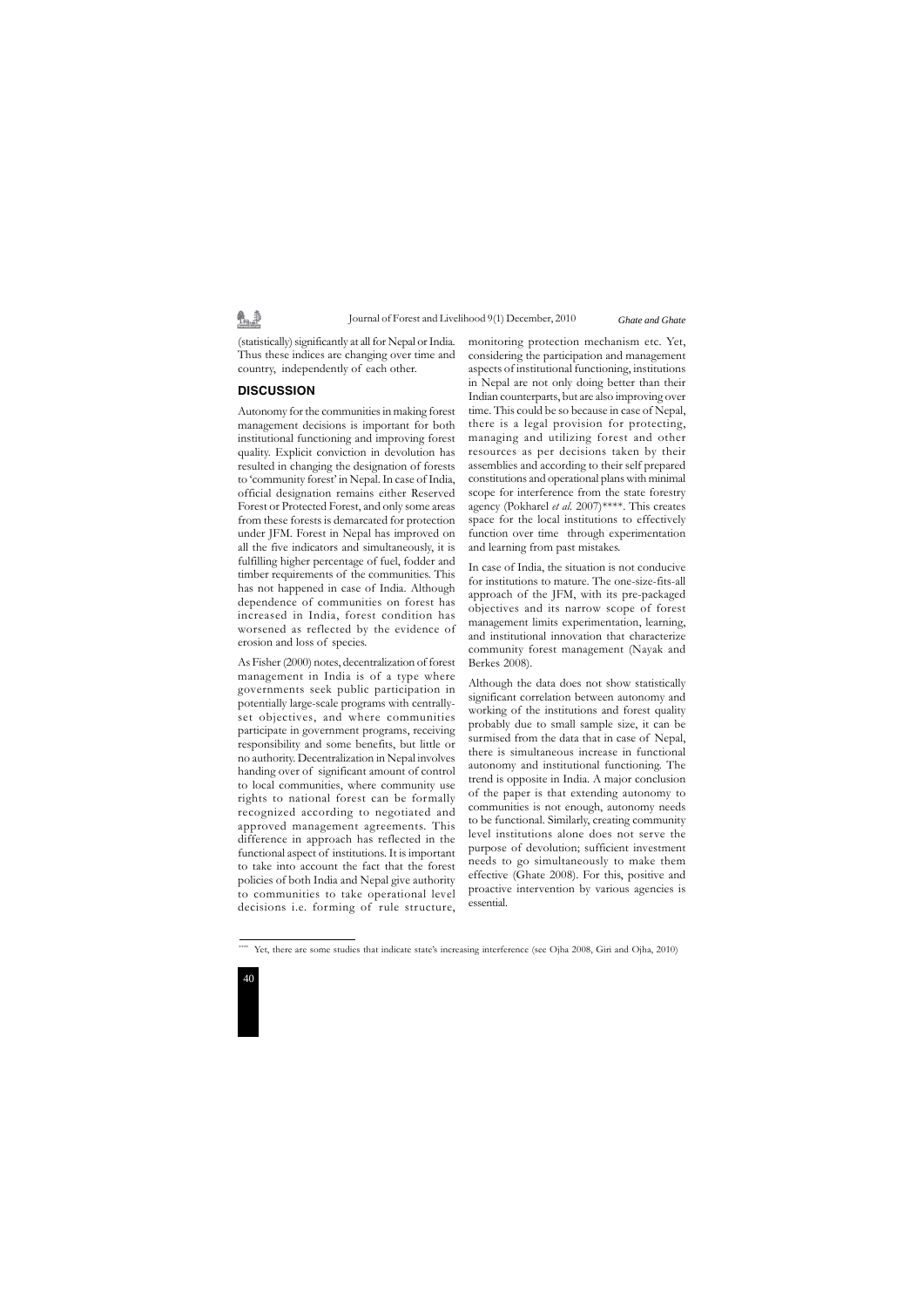#### **ACKNOWLEDGEMENTS**

 The authors wish to acknowledge the writing fellowship given by IFRI to Rucha Ghate, which gave them an opportunity to spend a month at SNRE, University of Michigan in the summer of 2009. Rachel Kornak extended support with data extraction from the large IFRI data set, and Evanshainia Syiem helped with organisation of the data. The authors have also benefited from the comments given by Bhim Adhikari and Lauren Persha.

#### **REFERENCES**

- **Acheson, J. & Gardner, R.,** 2004. Strategies, Conflict, and the Emergence of Territoriality: The Case of the Maine Lobster Industry. *American Anthropologist*, **106**(2):296-307.
- **Adhikari, B.,** 2006. Forest Management and Governance in Nepal: Insights from Property Rights Theory and Policy Analysis. Environment Department: University of York, UK.
- **Adhikari, M., Nagata,S., & Adhikari, M.** 2003. Decentralization, Local Institutions and Forest Management in Chitwan District of Nepal, Paper Submitted to *the XII World Forestry Congress*, Quebec city, Canada.
- **Agrawal, A. & Ostrom, E.,** 2001. Collective Action, Property Rights, and Decentralization in Resource Use in India and Nepal. *Politics & Society,* **29** (4): 485-514.
- **Agrawal, A. & Gupta, K.** 2005. Decentralization and Participation: The Governance of Common Pool Resources in Nepal's Terai. *World Development*,

**33**(7):1101-14.

- **Anderson, J.** 2000. Four Considerations for Decentralized Forest Management: Subsidiarity, Empowerment, Pluralism and Social Capital. In: Enters, T., Durst, P.B., and M. Victor (Eds.), *Decentralization and Devolution of Forest Management in Asia and the Pacific*, RECOFTC Report N.18 and RAP Publication 2000/1. Bangkok, Thailand.
- **Banana, A.,Vogt, N.D., Gombya-Ssembajjwe,W., & Bahati.J.** 2004. Local Governance and Forest Conditions: The Case of Forests in Mpigi District of Uganda, Presented at the Commons in an Age of Global Transition: Challenges, Risks and Opportunities, the Tenth Biennial Conference of the International

Association for the Study of Common, Oaxaca, Mexico, August 9-13, 2004. (Available at: http://hdl.handle.net/ 10535/1489)

- **Ballabh,V., Balooni,K., & Dave, S.,** 2002. Why Local Resources Management Institutions Decline: A Comparative Analysis of Van (forest) Panchayat and Forest protection committees in India *World Development*, **30**(12): 2153-2167.
- Burns, B. & Burns, P. C. 2004. Collective Action and Property Rights for Sustainable Development (Strengthening collective action), 2020 *Vision for Food, Agriculture, and the Environment,* Focus II, Brief 15 of 16.
- **Esmail, T.** 1997. Designing and Scaling-Up Productive Natural Resource Management Programs: Decentralization and Institutions for Collective Action, Technical Consultation Decentralization FAO, Rome, 16-18 December.
- **Fisher, R. J.** 2000. Decentralization and Devolution in Forest Management: A Conceptual Overview', In: T. Victor, M and P. Durst (Eds.), *Decentralization and Devolution of Forest Management in Asia and the Pacific*, RECOFTC, Report No. 18 Bangkok, Thailand.http://www.recoftc.org/site/ index.php?id=234
- **Gautam, A., Shivakoti,G., & Webb,E.** 2004. A Review of Forest Policies, Institutions, and Changes in the Resource Condition in Nepal. *International Forestry Review,* **6**(2): 136-148.
- **Ghate, R.** 2000. The role of autonomy in self-organizing processes, *Working Paper W00-12,* Workshop in Political Theory and Policy Analysis, Indiana University, Bloomington.
- **Ghate, R.** 2008. Lack Of Investment In Institution Building: A Major Lacuna of JFM, Paper Presented at IASC conference, July 2008.
- **Ghate, R. & Nagendra, H.** 2005. Role of Monitoring in Institutional Performance: Forest Management in Maharashtra, India. *Conservation and Society*, **3** (2): 509–532.
- Gibson, C., Dodds D., & Turner, P. 2007. Explaining Community-Level Forest Outcomes: Salience, Scarcity and Rules in Eastern Guatemala, *Conservation and Society*, **5** (3), 360-381.
- **Gibson, C., Anderson,K., Ostrom,E., & Shivkumar,S.** 2005. *The Samaritan's Dilemma: The Political Economy of Development Aid*, OUP, Inc. New York.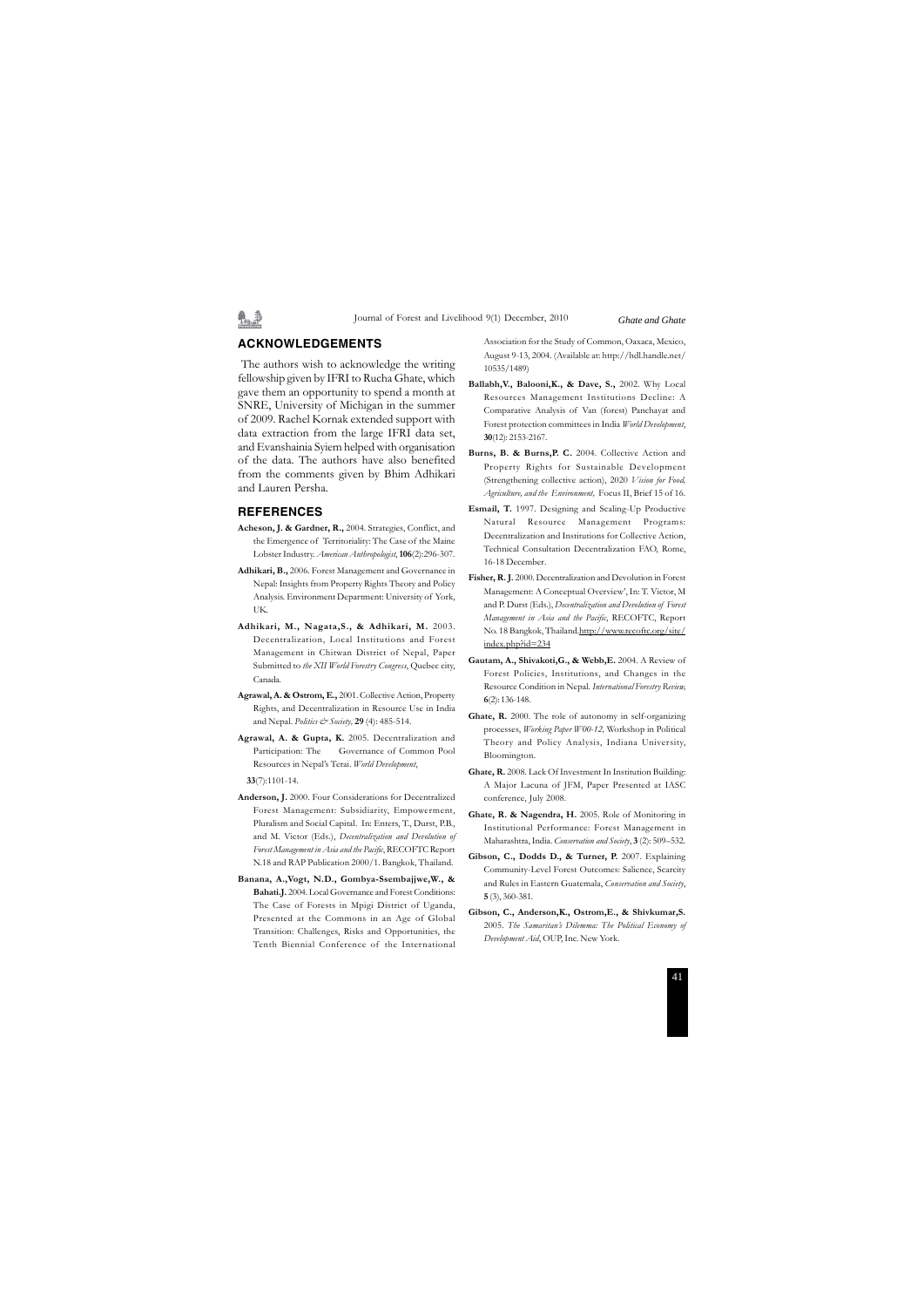

**Giri, K. & H.R.Ojha.** 2010. Enhancing Livelihoods from Community Forestry in Nepal: Can Technobureaucratic Behaviour Allow Innovation Systems to Work? *International Farming Systems Associations (IFSA) proceedings. 9th European IFSA Symposium*, 4-7 July 2010, Vienna Austria.

劉逵

- **Guha, R.** 1983. Forestry in British and Post-british India A Historical Analysis. *Economic and Political Weekly*, **8** (44): 1940-1947.
- **Hill, D.** 2000. Assessing the Promise and Limitations of Joint Forest management in a Era of Globalisation: The Case of West Bengal, Paper Presented at the Eighth Biennial Conference of the IASCP *– 'Constituting the commons: Crafting sustainable commons in the new millennium'*, Bloomington, Indiana University, USA, May 31st-June 4th.
- **Joshi, G.** 1983. Forest Policy and Tribal Development, In: W. Fernandes and S. Kulkarni (Eds.), *Towards A New Forest Policy: People's Rights and Environmental Needs*, Indian Social Institute, New Delhi.
- **Kanel, K.R.** 2008. So Far So Good: Next Steps in Community Forestry. In: Ghate, Jodha and Mukhopadhyay (Eds.), *Promise, Trust, and Evolution,* Oxford University Press.
- **Kaushal, K., & Kala, J.C.** 2004. Applying the Sustainable Livelihood Approach to Joint Forest Management Projects in India. *International Forestry Review*, **6** (1): 13-18.
- **Khatri-Chhetri, A**. 2008. Who Pays for Conservation: Evidence from Forestry in Nepal. In: Ghate, Jodha and Mukhopadhyay (Eds.), *Promise, Trust, and Evolution,* Oxford University Press.
- **Kumar, S.** 2002. Does Participation in Common Pool Resource Management Help the Poor: A Social Cost-Benefit Analysis of Joint Forest Management in Jharkhand, India. *WorldDevelopment,* **30** (5): 763-782.
- **Lele, S.** 2000. Godsend, Sleight of Hand, or Just Muddling Through: Joint Water And Forest Management India. *Natural Resource Perspectives*, ODI No. 53.
- **Matta, J. R. & Karr, J.** 2004. Selling Environmental Services –Challenges and Opportunities for Sustaining Local Resource Management: Lessons from Joint Forest Management experience in Tamil Nadu, India. Paper Presented at the 10<sup>th</sup> *Biennial LASCP Conference on 'The Commons in an Age of Global Transition, Challenges, Risks and Opportunities'* at Oaxaca, Mexico, August.
- **Nayak, P. & Berkes, F.** 2008. Politics of Co-option: Community Forest Management Versus Joint Forest

Management in Orissa, India. *Environmental Management*, **41** (5): 707-718.

- **Ojha, H.** 2006. Techno-bureaucratic Doxa and the Challenges of Deliberative Governance – The Case of Community Forestry Policy and Practice in Nepal. *Policy and Society,* **25**(2): 131-175.
- **Ostrom, E.** 1990**.** *Governing the Commons: The Evolution of Institutions for Collective Action*. New York: Cambridge University Press.
- **Ostrom E.** 1998. Self Governance and Forest Resources, Plenary Presentation, International CBNRM Workshop, Washington D.C., USA.
- **Ostrom, E.** 2005. *Understanding Institutional Diversity*. Princeton, NJ: Princeton University Press.
- **Ostrom, E. & Nagendra,H.** 2006. Insights on Linking Forests, Trees, and
- People from the Air, on the Ground, and in the Laboratory, *Proceedings of the*

*National Academy of Sciences*, **103** (51): 19224–231.

- **Pokharel, B., Branney,P., Nurse,M., & Malla,Y.B.** 2007. Community forestry: Conserving Forest, Sustaining Livelihoods and Strengthening Democracy. *Journal of Forest and Livelihood,* **6** (2): 8-19
- **Pokharel, R. K**. 2008. Nepal's Community Forestry Funds: Do They Benefit the Poor? SANDEE Working Paper No. 31-08.
- Puri, E. 2004. Understanding Participation: Theoretical Foundations and Practical Implications. *Economic and Political Weekly*, **39** (24): 2511-2517.
- **Regmi, A.** 2008. Self-Governance in Farmer Managed Irrigation Systems in Nepal. *Journal of Developments in Sustainable Agriculture,* **3**: 20-27.
- **Sarin, M., Singh, N.M., Sundar,N., & Bhogal,R. K.** 2003. Devolution as a Threat to Democratic Decision-Making in Forestry? Findings from Three States in India. Working Paper 197. Overseas Development Institute, London, U.K.
- **Shiva, V., Sharatchandra,H.C., & Bandopadhyay,J.** 1983. The Challenge of Social Forestry, In: W. Fernandes and S. Kulkarni (Eds.), *Towards A New Forest Policy: People's Rights and Environmental Needs*, Indian Social Institute, N. Delhi.
- **Upadhyay, S**. 2003. JFM in India: Some Legal Concerns, *Economic and Political Weekly*, **38** (35): 3629-3631.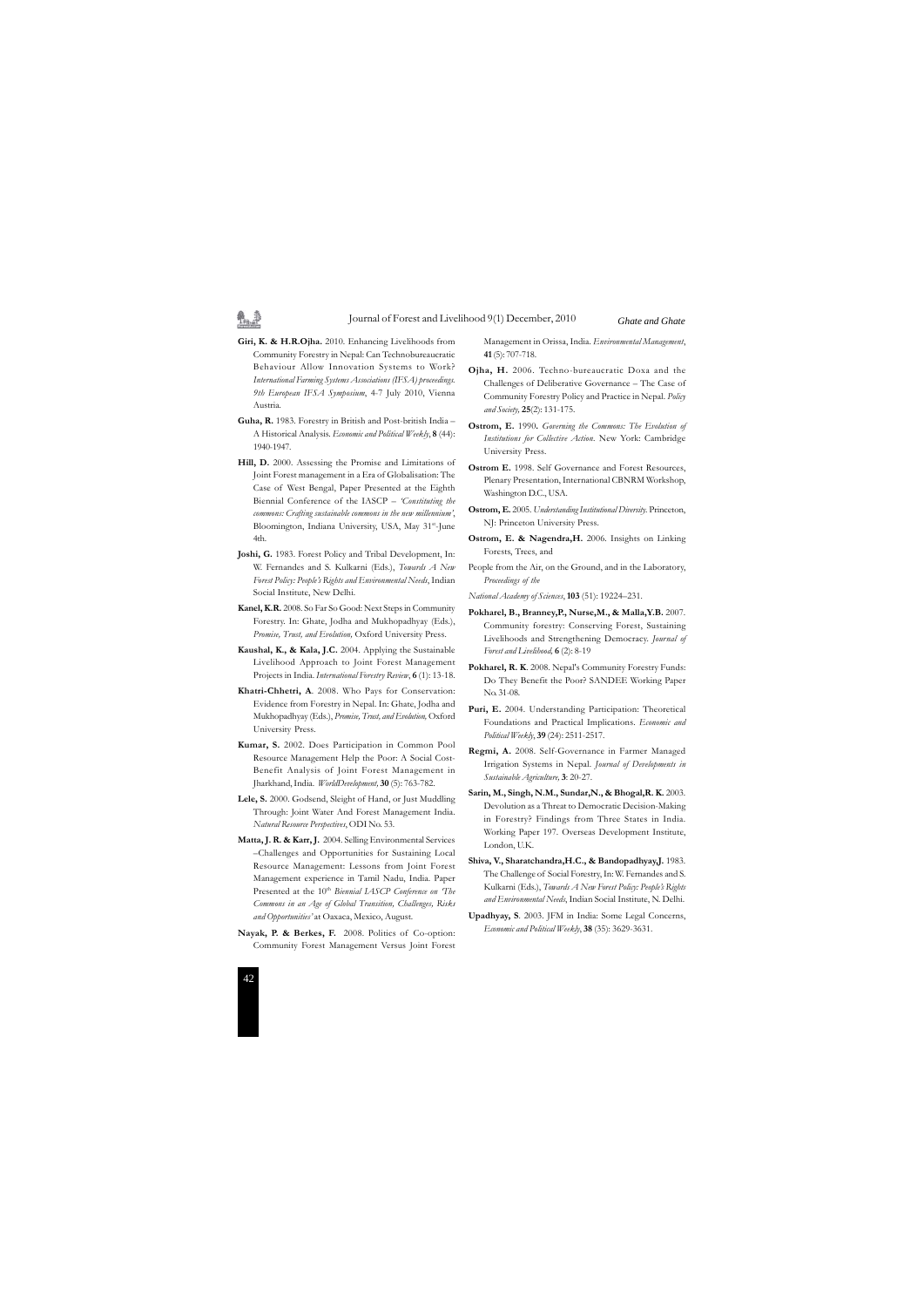# Journal of Forest and Livelihood 9(1) December, 2010 *Ghate and Ghate*

# **Appendix : 1**

鱼鱼

**Scores of various indices representing autonomy, institutional functioning and forest dependence**

| Site name and visit        | Autonomy<br>index | Management<br>index | Rule<br>index  | Participation<br>index | Forest<br>dependence<br>index |
|----------------------------|-------------------|---------------------|----------------|------------------------|-------------------------------|
| Raniswara (first visit)    | 5                 | $\overline{Q}$      | 6              | 6                      | 41.25                         |
| Raniswara (Second visit)   | 5                 | 16                  | 6              | 7                      | 32.5                          |
| Barbote (first visit)      | 4                 | 7                   | 5              | $\overline{4}$         | 25                            |
| Barbote (Second visit)     | 4                 | $\overline{4}$      | 6              | 5                      | 30                            |
| Khareha (first visit)      | 5                 | 4                   | 6              | $\overline{4}$         | 40                            |
| Khareha (Second visit)     | 4                 | 13                  | 6              | 5                      | 45                            |
| Danapur (first visit)      | 4                 | $\overline{4}$      | 6              | 5                      | 22.5                          |
| Danapur (Second visit)     | 6                 | 4                   | 5              | 6                      | 50                            |
| Chandraban (first visit)   | 3                 | $\overline{4}$      | 6              | $\overline{4}$         | 52.5                          |
| Chandraban (Second visit)  | 5                 | 7                   | 5              | 6                      | 53.75                         |
| Thoplebiran (first visit)  | 4                 | $\overline{4}$      | 6              | 6                      | 52.5                          |
| Thoplebiran (Second visit) | 5                 | 9                   | 6              | 8                      | 52.5                          |
| Saigata (first visit)      | 4                 | $\overline{4}$      | 6              | 5                      | 77.5                          |
| Saigata (Second visit)     | 3                 | 6                   | 6              | 6                      | 75                            |
| Lakhapur (first visit)     | 3                 | 15                  | 5              | 4                      | 25                            |
| Lakhapur (Second visit)    | 3                 | 8                   | 6              | 5                      | 72.5                          |
| Mendha (first visit)       | 3                 | 11                  | 6              | 6                      | 77.5                          |
| Mendha (Second visit)      | 3                 | 10                  | 6              | 6                      | 77.5                          |
| Markegaon (first visit)    | 3                 | 4                   | $\overline{4}$ | 6                      | 80                            |
| Markegaon                  | 3                 | 3                   | 6              | 6                      | 80                            |
| Deulgaon (first visit)     | $\overline{c}$    | $\overline{3}$      | 6              | 6                      | 80                            |
| Deulgaon                   | $\overline{4}$    | $\mathbf{1}$        | 6              | 4                      | 77.5                          |
| Ranvahi (first visit)      | 3                 | $\overline{4}$      | 6              | 5                      | 75                            |
| Ranvahi (Second visit)     | $\overline{2}$    | 4                   | 5              | 5                      | 76.25                         |
| Maximum possible scores    | 06                | 19                  | 06             | 09                     | 100                           |

# **Appendix : 2**

### **Forest quality indicators**

| Site name and visit                                                                                    | <b>Basal</b> area             | Simpson<br>diversity index | Number<br>of Species<br>lost in<br>past 5<br>years | <b>Number</b><br>of Species<br>lost in past<br>10 years | Percentage<br>of plots<br>with<br>erosion |
|--------------------------------------------------------------------------------------------------------|-------------------------------|----------------------------|----------------------------------------------------|---------------------------------------------------------|-------------------------------------------|
| Raniswara (first visit)<br>Raniswara (Second visit)<br>Barbote (first visit)<br>Barbote (Second visit) | 19.56<br>12<br>20.75<br>28.94 | .45<br>.54<br>.22<br>.20   | $\cup$<br>$\theta$<br>$\theta$                     |                                                         |                                           |